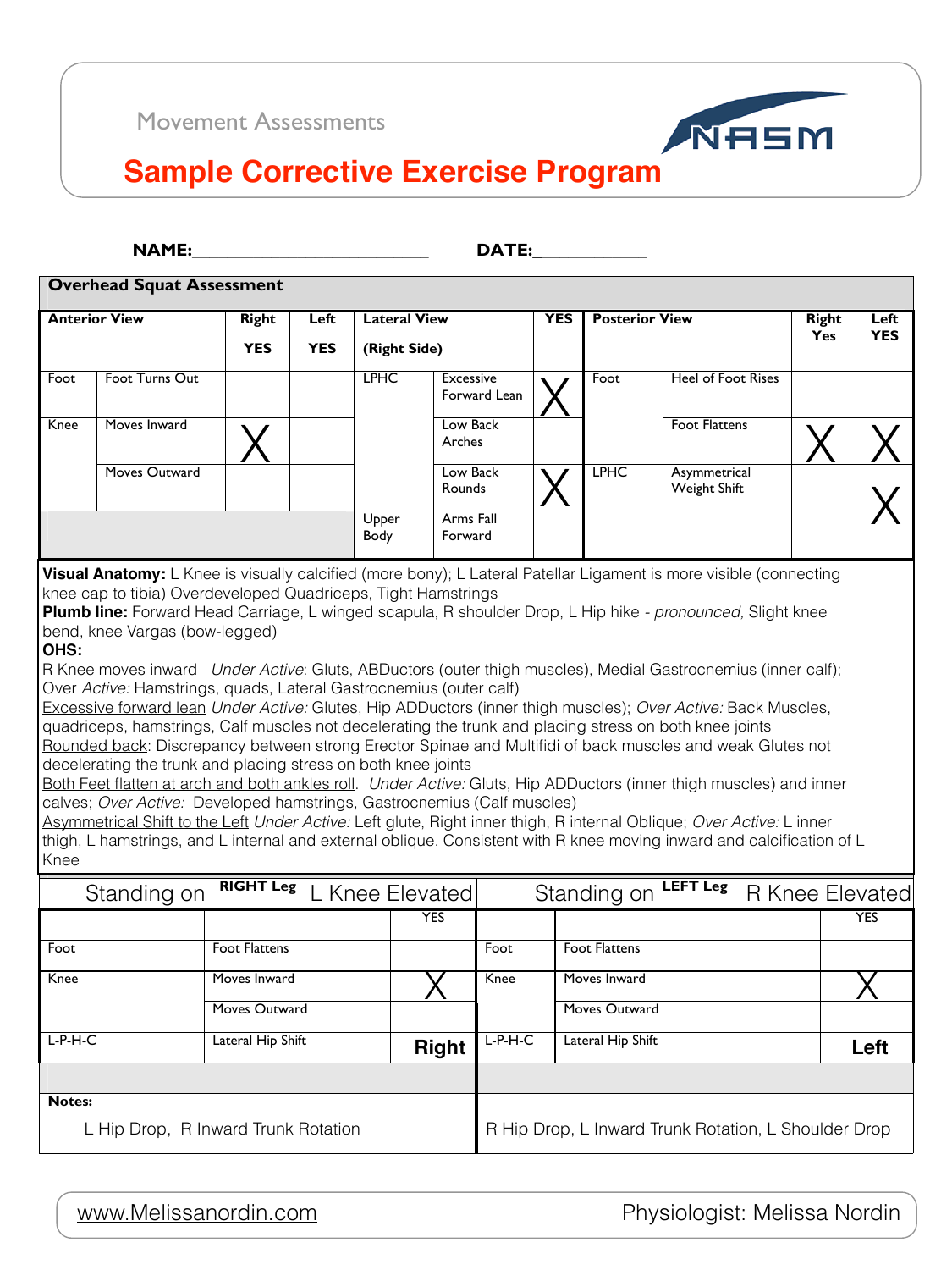#### Werhead Squ  $\overline{S}$ Overhead Squat (OHS)



| <b>View</b>     | <b>Checkpoint</b> | Compensation                                                     | <b>Probable</b><br><b>Overactive</b><br><b>Muscles</b>                                                                             | <b>Probable</b><br><b>Underactive</b><br><b>Muscles</b>                                                                                                                                            | <b>Example</b><br><b>Flexibility Exercise</b><br>(SMR & Static)                                    | <b>Example</b><br><b>Strengthening</b><br><b>Exercise</b>                                      |
|-----------------|-------------------|------------------------------------------------------------------|------------------------------------------------------------------------------------------------------------------------------------|----------------------------------------------------------------------------------------------------------------------------------------------------------------------------------------------------|----------------------------------------------------------------------------------------------------|------------------------------------------------------------------------------------------------|
| <b>Anterior</b> | Foot              | Foot Turns Out                                                   | <b>Soleus</b><br>Lat. Gastrocnemius<br><b>Bicep Femoris (short</b><br>head)<br>Tensor Fascia Lata                                  | Med. Gastrocnemius<br>Med. Hamstring<br><b>Gluteus Medius/</b><br><b>Maximus</b><br>Gracilis<br>Popliteus                                                                                          | <b>Calf Stretch</b><br><b>Hamstring Stretch</b><br><b>Standing TFL Stretch</b>                     | Single-leg Balance<br>Reach                                                                    |
|                 | Knee              | Moves Inward                                                     | <b>Adductor Complex</b><br><b>Bicep Femoris (short</b><br>head)<br>Tensor Fascia Lata<br>Vastus Lateralis<br>Lat. Gastrocnemius    | <b>Gluteus Medius/</b><br><b>Maximus</b><br><b>Vastus Medialis</b><br>Oblique (VMO)<br>Med. Hamstring<br>Med. Gastrocnemius                                                                        | <b>Adductor Stretch</b><br>Hamstring Stretch<br><b>TFL Stretch</b><br><b>Calf Stretch</b>          | <b>Lateral Tube Walking</b><br><b>Ball Squat</b><br>w/Abduction<br>Ball Bridge w/<br>Abduction |
|                 |                   | Moves Outward                                                    | Piriformis,<br><b>Biceps Femoris</b><br>Tensor Fascia Lata<br>Gluteus Minimus/<br><b>Medius</b>                                    | <b>Adductor Complex</b><br>Med. Hamstring<br><b>Gluteus Maximus</b>                                                                                                                                | Piriformis Stretch,<br>Hamstring Stretch<br><b>TFL Stretch</b>                                     | Ball Squat w/<br>Adduction<br>Ball Bridge w/<br>Adduction                                      |
| Lateral         | $L-P-H-C$         | Excessive<br>Forward Lean                                        | <b>Soleus</b><br>Gastrocnemius<br><b>Hip Flexor Complex</b><br><b>Abdominal Complex</b><br>(rectus abdominus,<br>external oblique) | <b>Anterior Tibialis</b><br><b>Gluteus Maximus</b><br><b>Erector Spinae</b>                                                                                                                        | <b>Calf Stretch</b><br>Hip Flexor Stretch<br><b>Ball Abdominal</b><br>Stretch                      | <b>Ball Squat</b>                                                                              |
|                 |                   | Low Back Arches                                                  | <b>Hip Flexor Complex</b><br><b>Erector Spinae</b><br>Latissimus Dorsi                                                             | <b>Gluteus Maximus</b><br><b>Hamstrings</b><br><b>Intrinsic Core</b><br>Stabilizers (transverse<br>abdominis, multifidus,<br>internal oblique.<br>transversospinalis,<br>pelvic floor muscles)     | Hip Flexor Stretch<br>Latissimus Dorsi<br>Stretch<br><b>Erector Spinae</b><br>Stretch              | <b>Ball Squat</b><br>Floor Bridge<br><b>Ball Bridge</b>                                        |
|                 |                   | Low Back<br>Rounds                                               | Hamstrings<br><b>Adductor Magnus</b><br><b>Rectus Abdominus</b><br><b>External Obliques</b>                                        | <b>Gluteus Maximus</b><br><b>Erector Spinae</b><br><b>Intrinsic Core</b><br>Stabilizers (transverse<br>abdominis, multifidus,<br>internal oblique,<br>pelvic floor muscles,<br>transversospinalis) | <b>Hamstring Stretch</b><br><b>Adductor Magnus</b><br>Stretch<br><b>Ball Abdominal</b><br>Stretch  | Floor Cobra<br><b>Ball Cobra</b><br><b>Ball Back Extension</b>                                 |
|                 | <b>Upper Body</b> | Arms Fall<br>Forward                                             | Latissumus Dorsi<br>Pectoralis<br>Major/ Minor<br><b>Teres Major</b><br>Coracobrachialis                                           | Mid/Lower Trapezius<br>Rhomboids<br><b>Rotator Cuff</b><br><b>Posterior Deltoid</b>                                                                                                                | Latissumus Dorsi<br>Stretch<br>Pec Stretch<br><b>SMR Thoracic Spine</b>                            | Floor Cobra<br><b>Ball Cobra</b><br>Squat to Row                                               |
|                 |                   | Forward Head<br>(pushing/pulling<br>assessment)                  | Levator Scapula<br>Sternocleidomastoid<br><b>Scalenes</b>                                                                          | <b>Deep Cervical Flexors</b>                                                                                                                                                                       | Levator Scapula<br>Stretch<br>Sternocleidomastoid<br>Stretch<br><b>Scalene Stretch</b>             | Tuck chin, keeping<br>head in neutral<br>position during all<br>exercises                      |
|                 |                   | Shoulder<br>Elevation<br>(pushing/pulling<br>assessment)<br>Left | <b>Upper Trapezius</b><br>Sternocleidomastoid<br>Levator Scapulae                                                                  | Mid/lower Trapezius<br>Rhomboids<br><b>Rotator Cuff</b>                                                                                                                                            | <b>Upper Trapezius</b><br>Stretch<br>Sternocleidomastoid<br>Stretch<br>Levator Scapulae<br>Stretch | Floor Cobra<br><b>Ball Cobra</b>                                                               |

287 [www.Melissanordin.com](http://www.Melissanordin.com) Physiologist: Melissa Nordin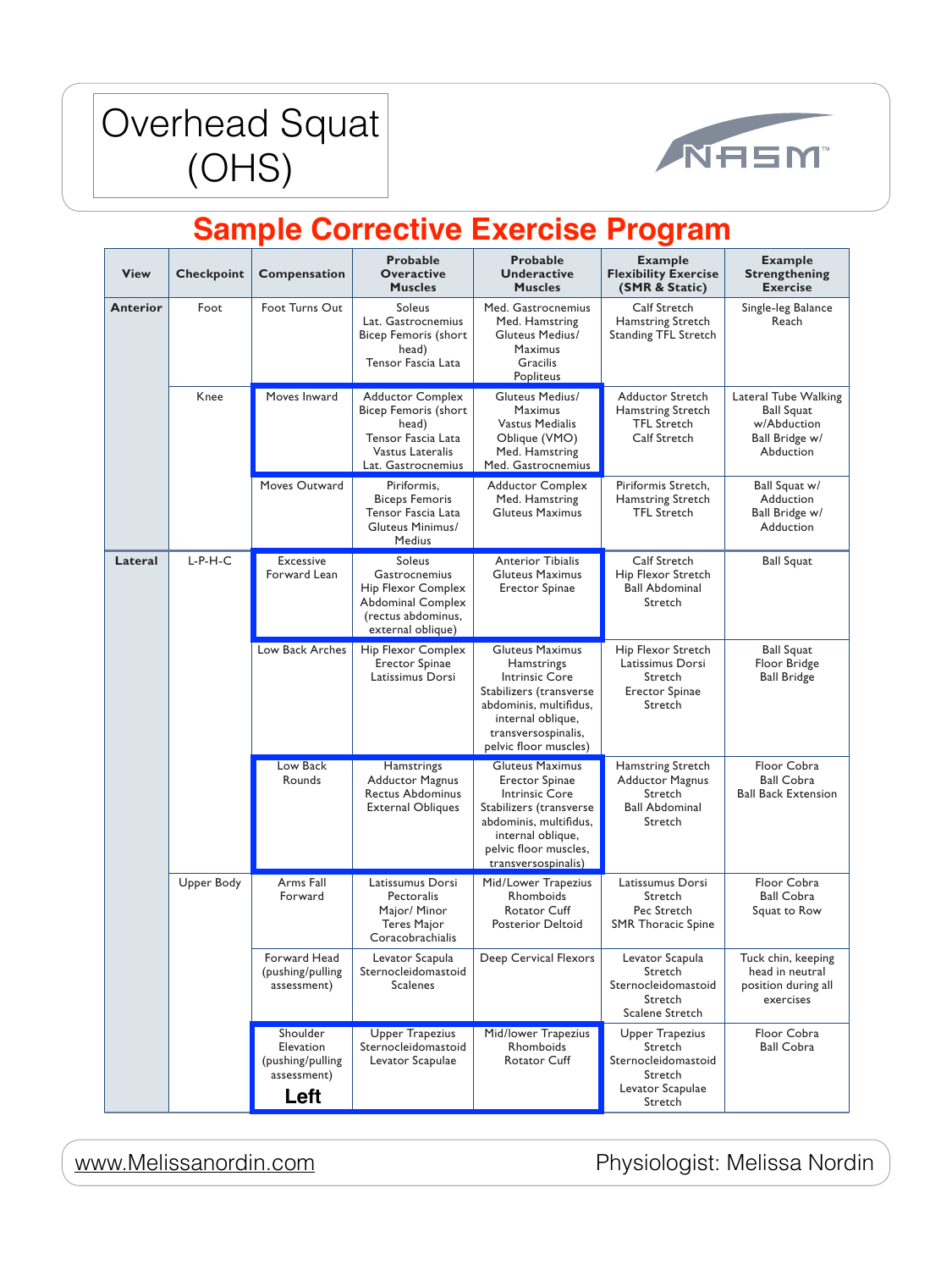

#### rhead Squat STORICAL Separations Table (COLIC) Overhead Squat (OHS)

| <b>View</b>      | <b>Checkpoint</b> | <b>Compensation</b>                  | <b>Probable</b><br><b>Overactive</b><br><b>Muscles</b>                                                                      | <b>Probable</b><br><b>Underactive</b><br><b>Muscles</b>                                                 | <b>Example</b><br><b>Flexibility</b><br><b>Exercise</b><br>(SMR & Static)                                                             | <b>Example</b><br><b>Strengthening</b><br><b>Exercise</b>                      |
|------------------|-------------------|--------------------------------------|-----------------------------------------------------------------------------------------------------------------------------|---------------------------------------------------------------------------------------------------------|---------------------------------------------------------------------------------------------------------------------------------------|--------------------------------------------------------------------------------|
| <b>Posterior</b> | Foot              | <b>Foot Flattens</b>                 | Peroneals<br>Lat.<br><b>Gastrocnemius</b><br><b>Bicep Femoris</b><br>(short head)<br><b>Tensor Fascia</b><br>Lata           | <b>Anterior Tibialis</b><br><b>Posterior Tibialis</b><br>Med.<br>Gastrocnemius<br><b>Gluteus Medius</b> | Peroneal Stretch<br><b>Calf Stretch</b><br>Hamstring<br>Stretch<br><b>Standing TFL</b><br>Stretch                                     | Single-Leg<br><b>Balance Reach</b><br>Single-leg Medial<br><b>Calf Raise</b>   |
|                  |                   | <b>Heel Rises</b>                    | <b>Soleus</b>                                                                                                               | <b>Anterior Tibialis</b>                                                                                | Soleus Stretch                                                                                                                        | Single-leg<br><b>Balance Reach</b><br>Single-leg Squat                         |
|                  | $L-P-H-C$         | Asymmetrical<br>Weight Shift<br>Left | Adductor<br>Complex<br>TFL<br>(same side)<br>Piriformis<br><b>Bicep Femoris</b><br><b>Gluteus Medius</b><br>(opposite side) | Gluteus Medius,<br>(same side)<br>Adductor<br>Complex<br>(opposite side)                                | <b>Adductor Stretch</b><br><b>TFL Stretch</b><br>(same side)<br>&<br>Piriformis<br>Stretch<br>Hamstring<br>Stretch<br>(opposite side) | <b>Gluteus Medius</b><br>(same side)<br>Adductor<br>Complex<br>(opposite side) |

<u>www.Melissanordin.com</u>

Physiologist: Melissa Nordin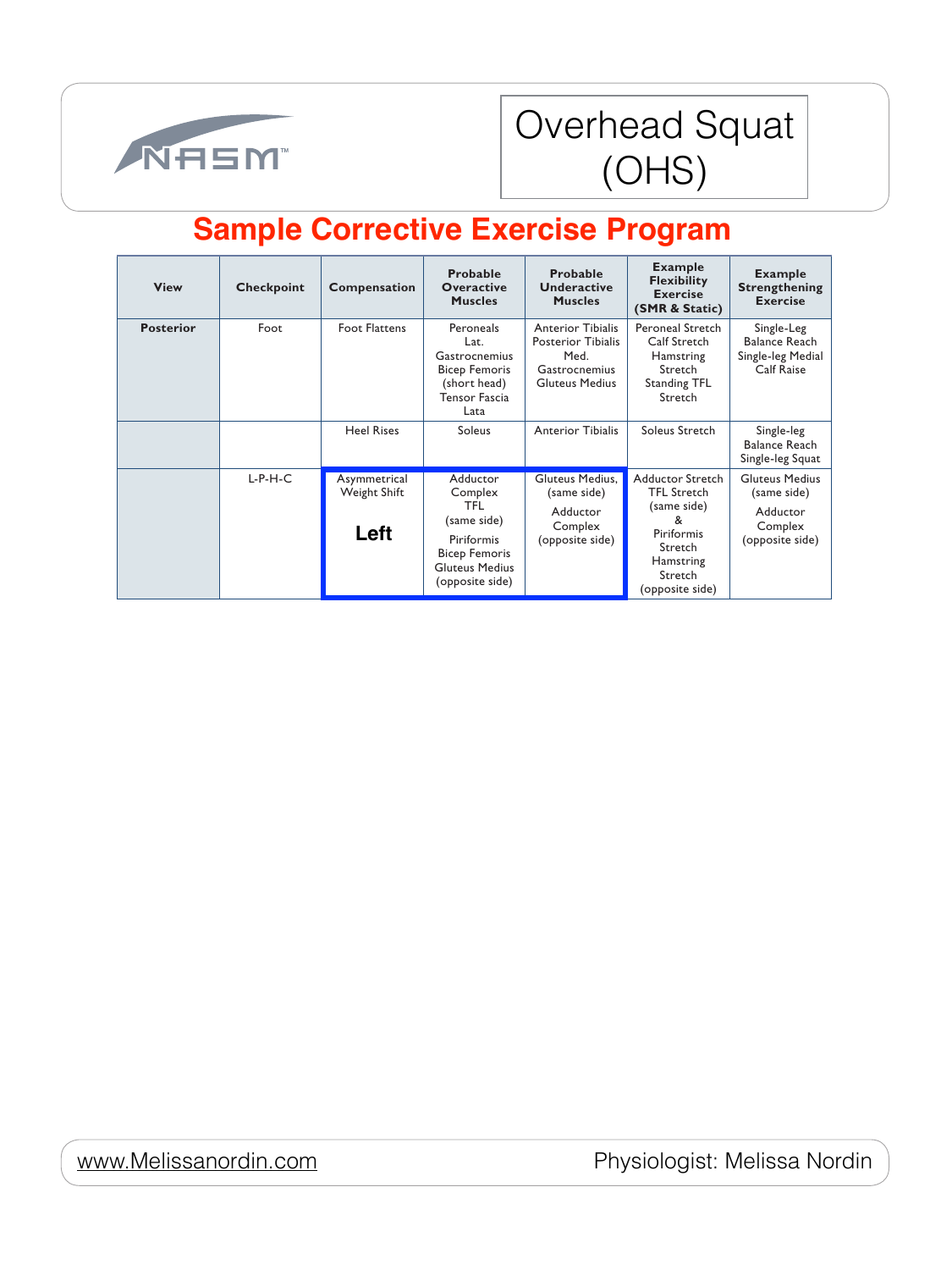



| <b>View</b>     | <b>Checkpoint</b>         | <b>Compensation</b>                                                             | <b>Probable Overactive</b>                                                                                                                 | <b>Probable</b>                                                                                                                                                     |
|-----------------|---------------------------|---------------------------------------------------------------------------------|--------------------------------------------------------------------------------------------------------------------------------------------|---------------------------------------------------------------------------------------------------------------------------------------------------------------------|
|                 |                           |                                                                                 | <b>Muscles</b>                                                                                                                             | <b>Underactive</b><br><b>Muscles</b>                                                                                                                                |
| <b>Anterior</b> | <b>Feet</b>               | Flatten                                                                         | <b>Soleus</b><br>Lat. Gastrocnemius<br><b>Bicep Femoris</b><br>Tensor Fascia Lata (TFL)                                                    | Med. Gastrocnemius<br>Med. Hamstring<br><b>Gluteus</b><br>Medius/Maximus<br><b>Gracilis/ Sartorius</b><br><b>Popliteus</b>                                          |
|                 | <b>Knee</b><br>Both R & L | Move Inward                                                                     | <b>Adductor Complex</b><br><b>Bicep Femoris (short</b><br>head)<br><b>TFL</b><br>Lat. Gastrocnemius                                        | Med. Hamstring<br>Med. Gastrocnemius<br><b>Gluteus Medius/</b><br><b>Maximus</b><br><b>VMO</b>                                                                      |
|                 |                           | <b>Move Outward</b>                                                             | <b>Piriformis</b><br><b>Bicep Femoris</b><br><b>TFL/ Gluteus Minimus</b><br><b>Gluteus Medius</b>                                          | <b>Adductor Complex</b><br>Med. Hamstring<br><b>Gluteus Maximus</b>                                                                                                 |
|                 | <b>LPHC</b>               | <b>Hip Hike</b>                                                                 | Quadratus Lumborum<br>(opposite side)<br><b>TFL/ Gluteus Minimus</b><br>(same side)                                                        | <b>Adductor Complex</b><br>(same side)<br><b>Gluteus Medius</b><br>(same side)                                                                                      |
|                 |                           | <b>Hip Drop</b><br>R Hip drop on Standing L Leg<br>L Hip drop on Standing R Leg | <b>Adductor Complex</b><br>(same side)                                                                                                     | <b>Gluteus Medius</b><br>(same side)<br>Quadratrus<br>Lumborum<br>(opposite side)                                                                                   |
|                 | <b>Upper Body</b>         | <b>Inward Trunk</b><br>Rotation<br><b>Both</b>                                  | <b>Internal Oblique</b><br>(same side)<br><b>External Oblique</b><br>(opposite side)<br>TFL (same side)<br>Adductor complex<br>(same side) | Internal Oblique<br>(opposite side)<br><b>External Oblique</b><br>(same side)<br><b>Gluteus Medius/</b><br><b>Maximus</b>                                           |
|                 |                           | <b>Outward Trunk</b><br>Rotation                                                | <b>Internal Oblique</b><br>(opposite side)<br><b>External Oblique</b><br>(same side)<br>Piriformis (same side)                             | Internal Oblique<br>(same side)<br><b>External Oblique</b><br>(opposite side)<br><b>Adductor Complex</b><br>(same side)<br><b>Gluteus Medius/</b><br><b>Maximus</b> |

**Table 6**. Kinetic Chain Compensations for the Anterior View of the SLS.

### <u>www.Melissanordin.com</u>

Physiologist: Melissa Nordin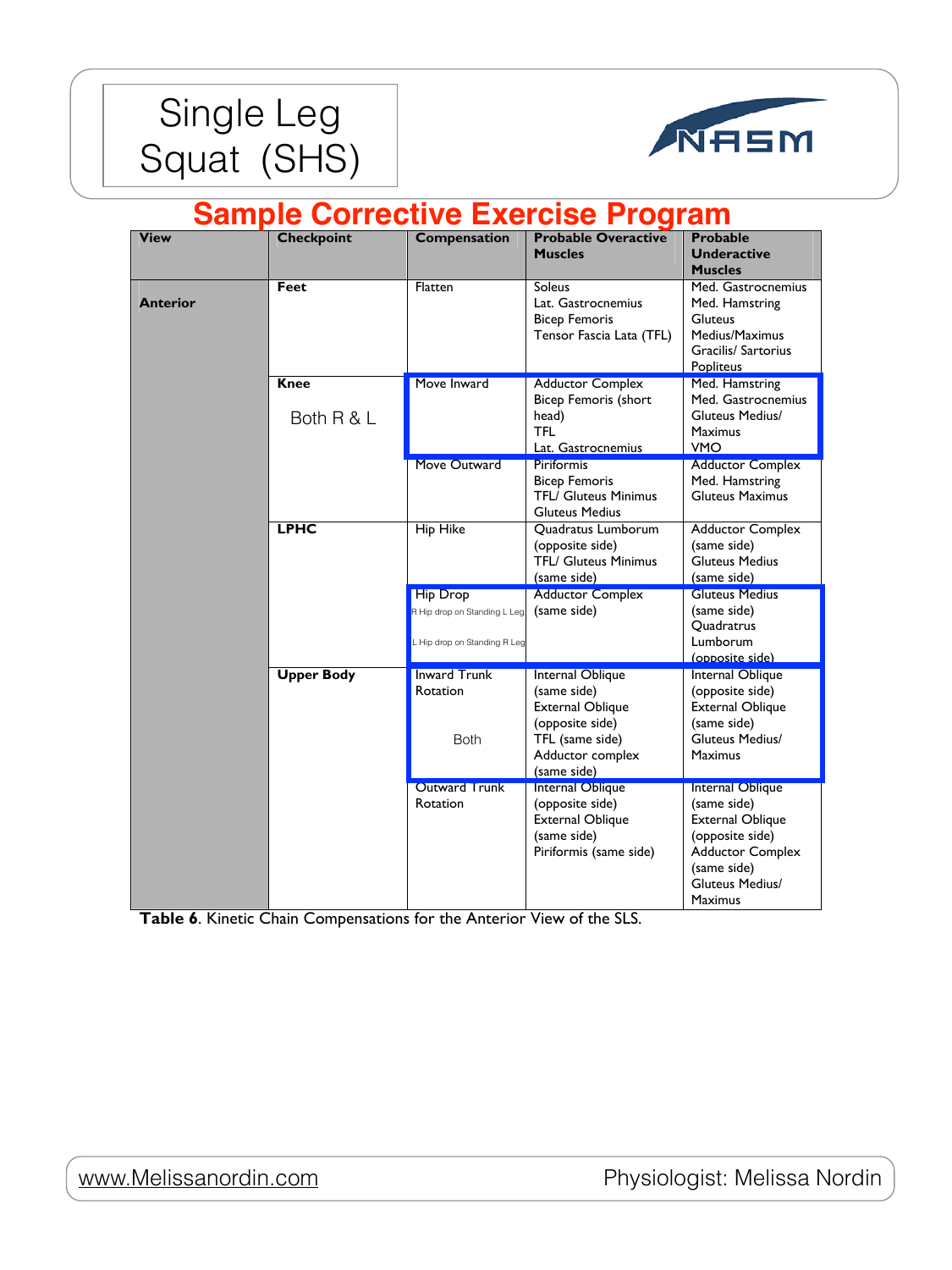



**Findings:** Pain in Left knee consistent postural imbalance observed using OHS, SLS, ROM tests. Calcification in Left Knee consistent with findings but not remarkable at this time. Winged L Scapula and Depressed R shoulder consistent with previous injury. SMF on foam roller suggested for overactive L shoulder muscles

Client in manageable pain consistent with Patellar Femoral Tendonitis. No other pain, bone compression, or abnormalities detected.

R Knee moves inward: Glutes, outer thigh muscles, and inner calves cannot prevent the knees from buckling inward. *Over Active:* Hamstrings, quads, and outer calves take over. This contributes to knee pain. **OBJECTIVE**: Strengthen Glutes and inner calves to pull shins back into alignment and prevent collapse of knees.

Overall: Overactive Quadraceps (mainly TFL and VMO), Hamstrings, Lat. Gastrocnemius (outer calves) and back muscles (Erector Spinae, multifidi) are contributing to underactive Glutes, ADDuctors (inner thigh muscles), and inner calves

Excessive forward lean: Back Muscles, quadraceps, hamstrings, and calf muscles overpower the weaker and underactive Glutes and inner thigh muscles which cannot stop the trunk from falling forward and places stress on both knee joints. **OBJECTIVE**: Knee joints protrude too far forward in squat and should be realigned directly atop the ankle joints. Strengthen the glutes to pull the trunk backward into alignment and prevent hyper flexion of knees. Lengthen the hamstrings and calves. SLS revealed this as well.

Rounded back: Discrepancy between strong Erector Spinae and Multifidi of back muscles and weak Glutes prevent the trunk from decelerating and creates a rounding forward. This places stress on both knee joints and low back. **OBJECTIVE:** Strengthen Glutes and core muscles to prevent rounding forward.

Both Feet flatten at arch and both ankles roll inward. Under Active Glutes, inner thigh muscles and inner calves cannot keep the Over Active outer calves and tight hamstrings from pushing the ankles in and flattening the arches OBJECTIVE**:** Make a strong connection with the feet and balance strengthening the ankles and hips.

Asymmetrical Shift to the Left Under Active Left glut, right inner thigh, R internal Oblique are over powered by *L* inner thigh, L hamstrings, L internal and external oblique. Consistent with R knee moving inward and calcification of L Knee. SLS also revealed problems with strength in standing leg, balance, and keeping the shin parallel to the floor and knee bent in SLS. **OBJECTIVE:** Build strength in inner thighs, glutes, internal and external Obliques, and lengthen hamstrings and back muscles.

Total Length of Program: 16 -20 minutes Recommended Frequency: 2x daily Recommended Duration: 6 weeks

[www.Melissanordin.com](http://www.Melissanordin.com) **Physiologist: Melissa Nordin**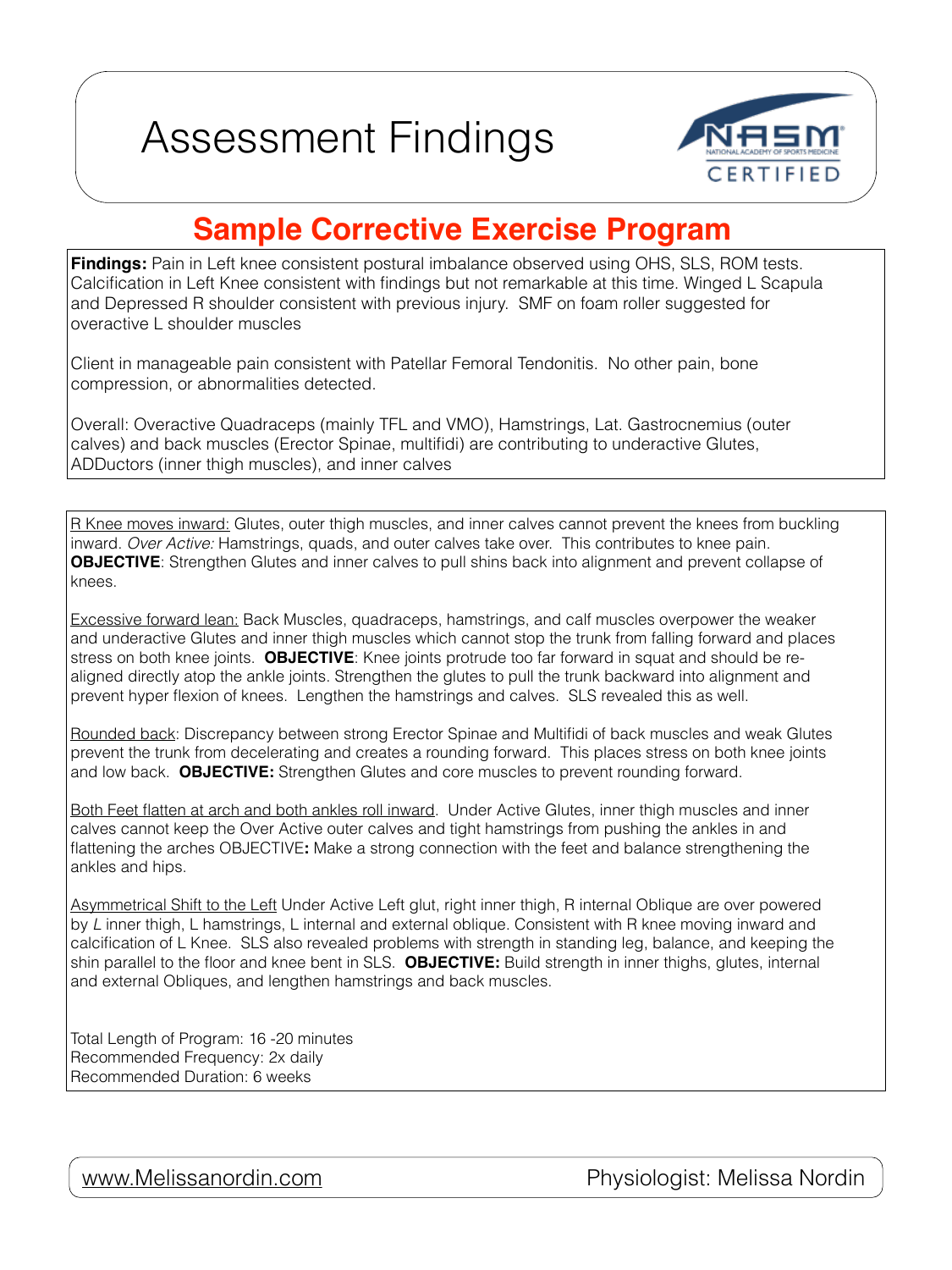## **Corrective Exercise Program Template**

| <b>INHIBIT (FOAM ROLLER)</b> 4-5 minutes total |             |                 |              |  |  |
|------------------------------------------------|-------------|-----------------|--------------|--|--|
| <b>Exercise</b>                                | <b>Sets</b> | <b>Duration</b> | <b>Photo</b> |  |  |
| Quad foam roller                               | $\mathbf 1$ | 60-90sec        |              |  |  |
| <b>TFL</b> foam roller                         | $\mathbf 1$ | 60-90sec        |              |  |  |
| Shoulder                                       | 1           | 60-90sec        |              |  |  |
| Calves                                         | $\mathbf 1$ | 60-90sec        |              |  |  |



Appendix II — Corrective Exercise Program Template **Sample Corrective Exercise Program** 

| <b>LENGTHENING (STATIC STRETCH)</b> |                                 |                                                                                                                                                                                                                                         |              |  |
|-------------------------------------|---------------------------------|-----------------------------------------------------------------------------------------------------------------------------------------------------------------------------------------------------------------------------------------|--------------|--|
| <b>Exercise</b>                     |                                 | <b>Sets Directions</b>                                                                                                                                                                                                                  | <b>Photo</b> |  |
| Hamstrings, Calves                  | 3 sets<br>each leg<br>$= 2$ min | • Bring one Knee to chest<br>• Extended leg stays active<br>and foot flexed<br>• Strap around foot of bent<br>knee or hands behind<br>thigh<br>• Extend bent knee to<br>straight as far as you can<br>• Hold for 5 seconds,<br>• Switch |              |  |
| <b>Standing Quad Stretch</b>        | set each<br>leg<br>min<br>$=$   | Hold wall for<br>$\bullet$<br>support<br>Hold stretch for<br>$\bullet$<br>30-60 seconds                                                                                                                                                 |              |  |

| www.Melissanordin.com |  |
|-----------------------|--|
|                       |  |
|                       |  |

Physiologist: Melissa Nordin.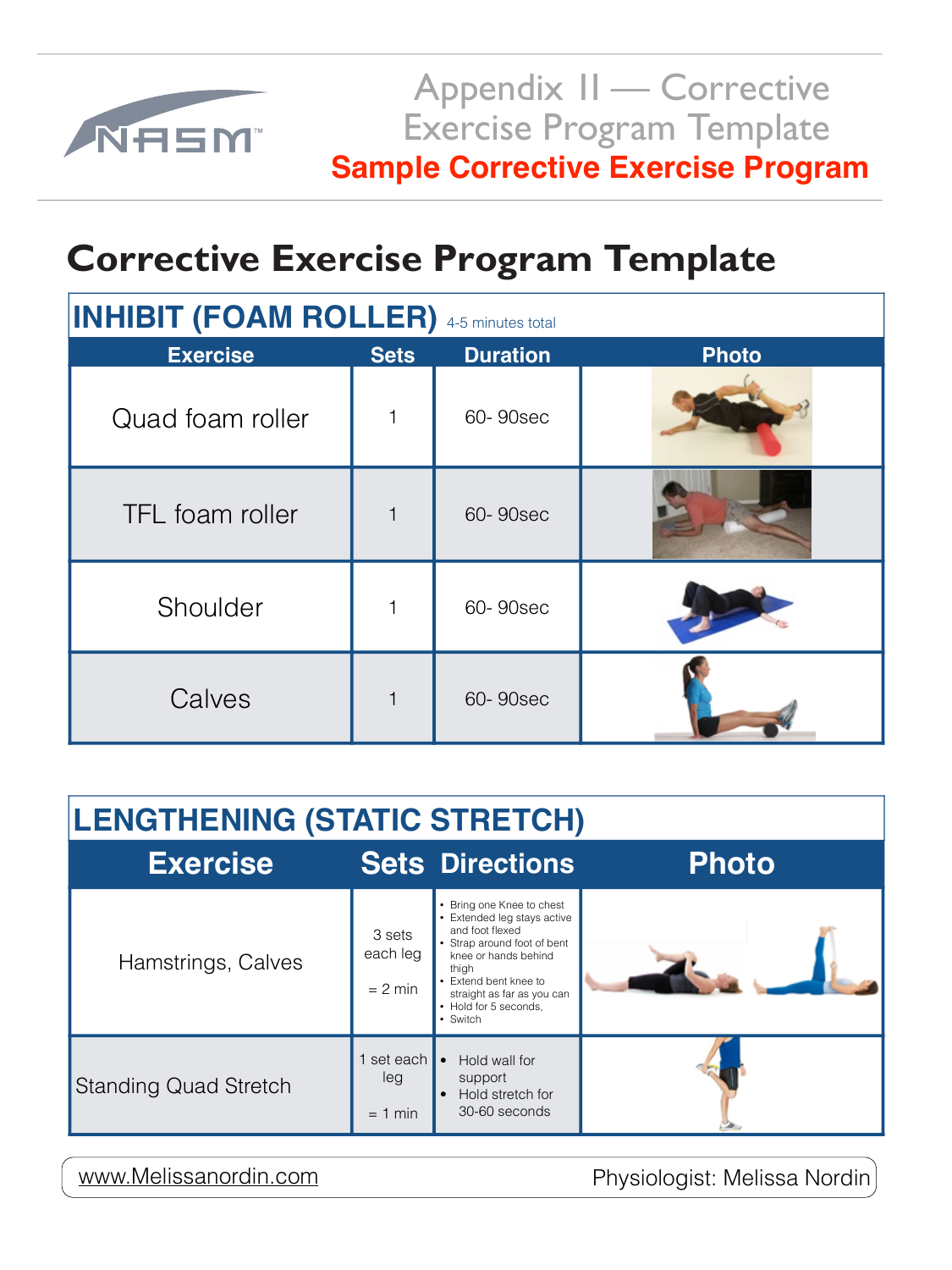

Appendix 1I — Corrective Exercise Program Template

# **Corrective Exercise Program Template**

**INTERNATIONAL AND LENGTHENING HAMSTRINGS, QUADS, BACK MUSCLE ACTIVATION: FOCUS ON STRENGTHENING GLUTEAL MUSCLES, INNER THIGHS, INNER** 

| <b>Exercise</b>                                                                                                                                                                                                                                                                                                                                                                                                                                                                                                                                                                     | <b>Sets</b>                              | <b>Duration</b>                   | Photo          |
|-------------------------------------------------------------------------------------------------------------------------------------------------------------------------------------------------------------------------------------------------------------------------------------------------------------------------------------------------------------------------------------------------------------------------------------------------------------------------------------------------------------------------------------------------------------------------------------|------------------------------------------|-----------------------------------|----------------|
| <b>Standing Knee to Chest - use wall for balance</b><br>1. Choose 1 leg, and bring knee into chest<br>2. Press Big toe and pinky toe of standing leg into floor<br>3. Create suction at arch to strengthen ankles and aid in balance<br>4. Activate quads by toning them to pull up on tendon attached to<br>knee cap; knee cap should be hard to move<br>Lengthen from the hip of the standing leg and activate glutes<br>5.<br>Bent leg, flex foot at ankle, level hips NO HIKING<br>6.<br>7. Keep knee towards midline; avoiding knee drifting L or R to<br>activate inner thigh | 5 sets<br>each leg<br>$= 2$ min<br>total | 5 sec<br>hold                     | stândsk        |
| <b>Glute Kickback - Face wall for balance</b><br>1. Take bent knee directly from chest to "kick back"<br>2. Activate glut and freeze in "kick back"<br>3. Bend knee and have shin parallel to the floor with hips level<br>4. Avoid curving lower spine<br>5. Try to keep standing leg active and straight at knee following<br>#2-5 of above exercise<br>6. Activate standing leg's glute to tilt pelvis forward and lock in<br>7. Hold and activate lower abs to tilt pelvis forward                                                                                              | 5 sets<br>each leg<br>$= 1$ min<br>total | 10 sec<br>hold                    |                |
| Plank, Low Lunge, High Lunge,<br><b>back to Plank</b> - Lengthens Hamstrings, Quads, and outer<br>thighs, tones glutes, inner thighs, core, shoulder complex                                                                                                                                                                                                                                                                                                                                                                                                                        | 5 sets<br>each leg<br>$= 4$ min<br>total | 5 sec<br>hold<br>each<br>exercise |                |
| <b>Low Lunge -</b> use blocks or books for support if needed<br>1. Fire up glutes of both legs to stabolize pelvis<br>2. Keep bent knee towards midline<br>3. Activate lower abdominals to control pelvis from tilting forward in                                                                                                                                                                                                                                                                                                                                                   |                                          | 5 sec<br>hold                     | $\overline{2}$ |

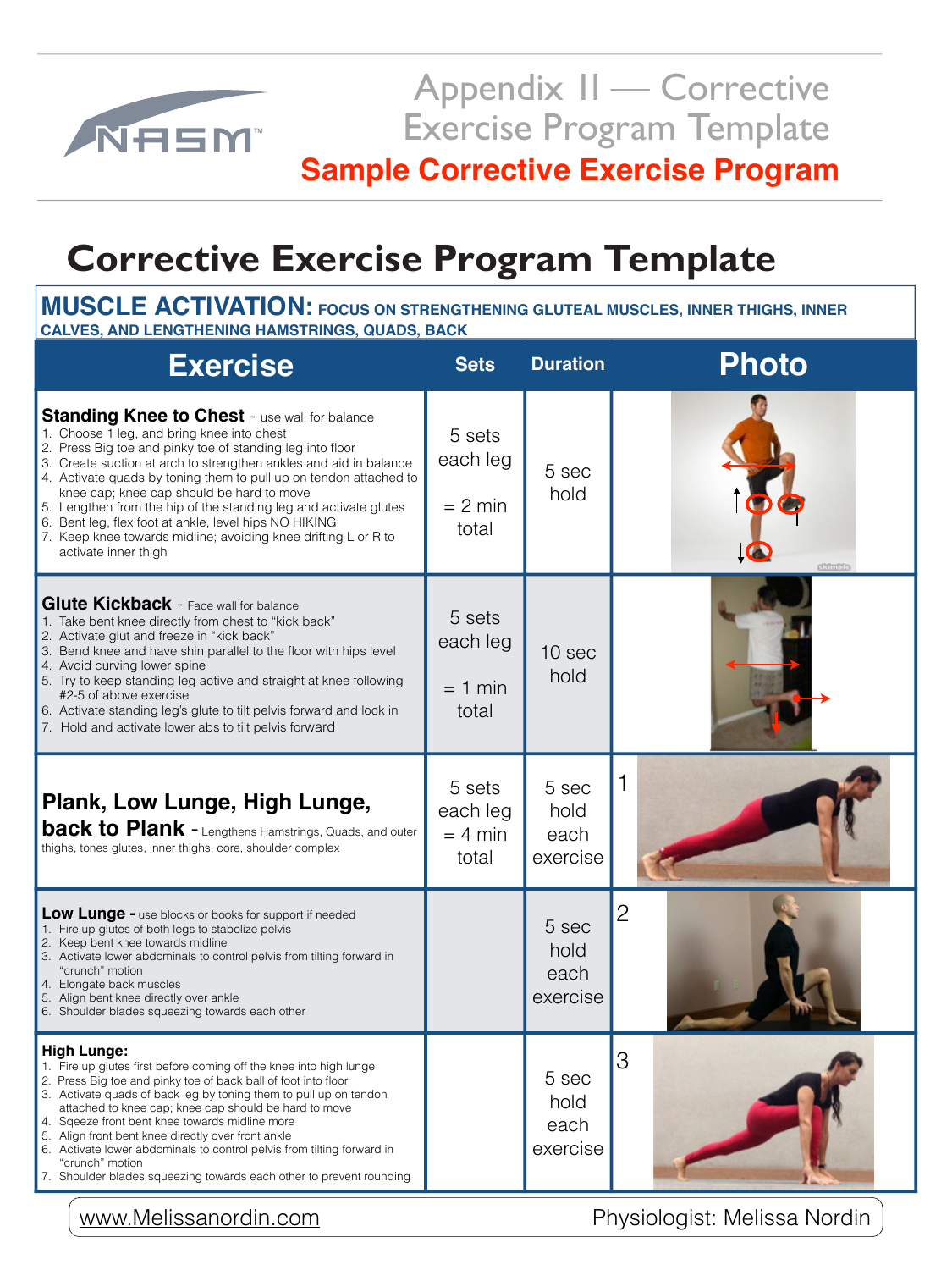

Appendix 1I — Corrective Exercise Program Template

# **Corrective Exercise Program Template**

## **FUNCTIONAL MOVEMENT(INTEGRATION) Standing Sequence**



- 
- 
- 
- 
- 
- 



### [www.Melissanordin.com](http://www.Melissanordin.com) **Physiologist: Melissa Nordin**